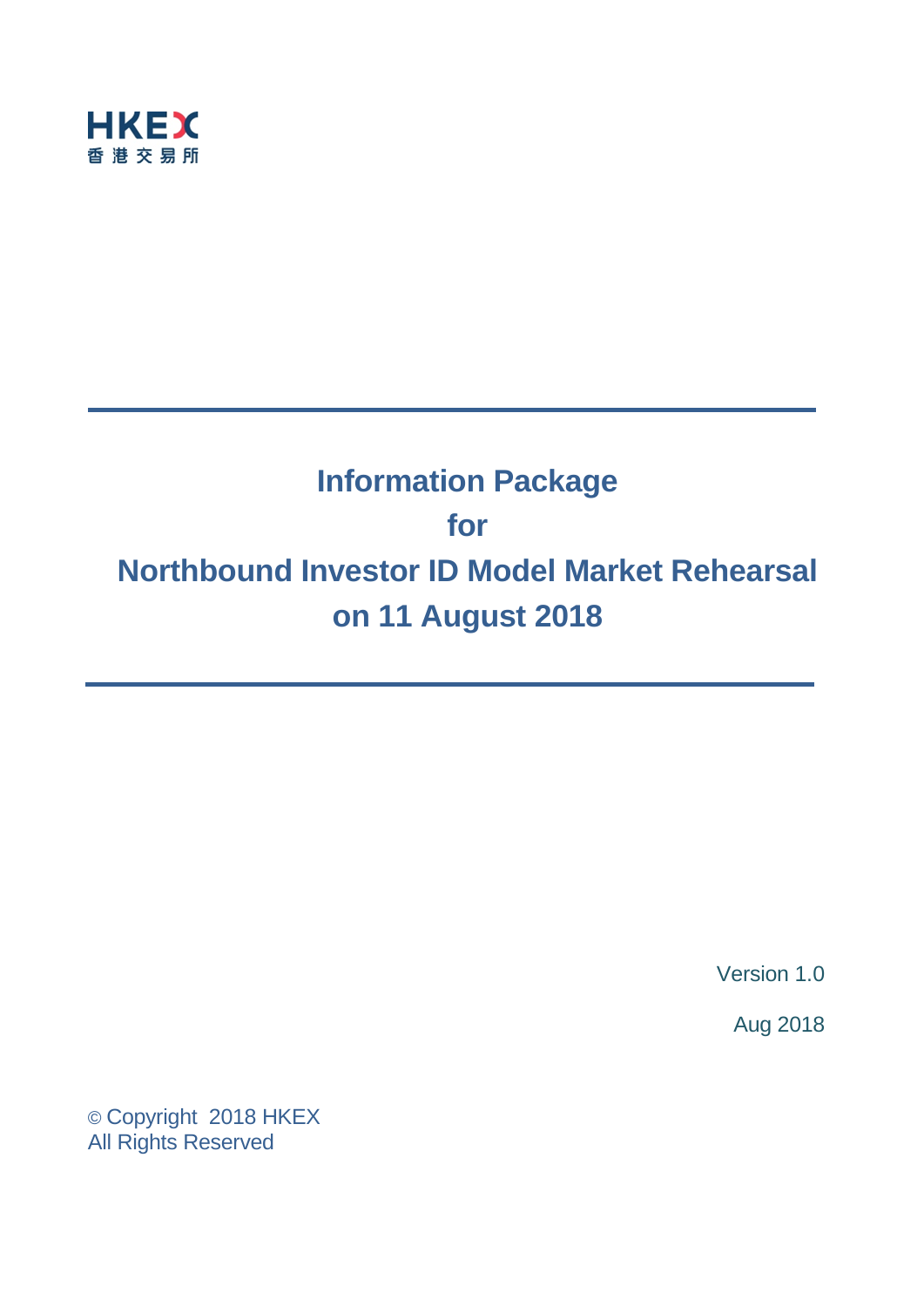

## **Version History**

| Version No. | <b>Issue Date</b> | <b>Particulars</b>     |
|-------------|-------------------|------------------------|
| 1.0         | 3 August, 2018    | First version released |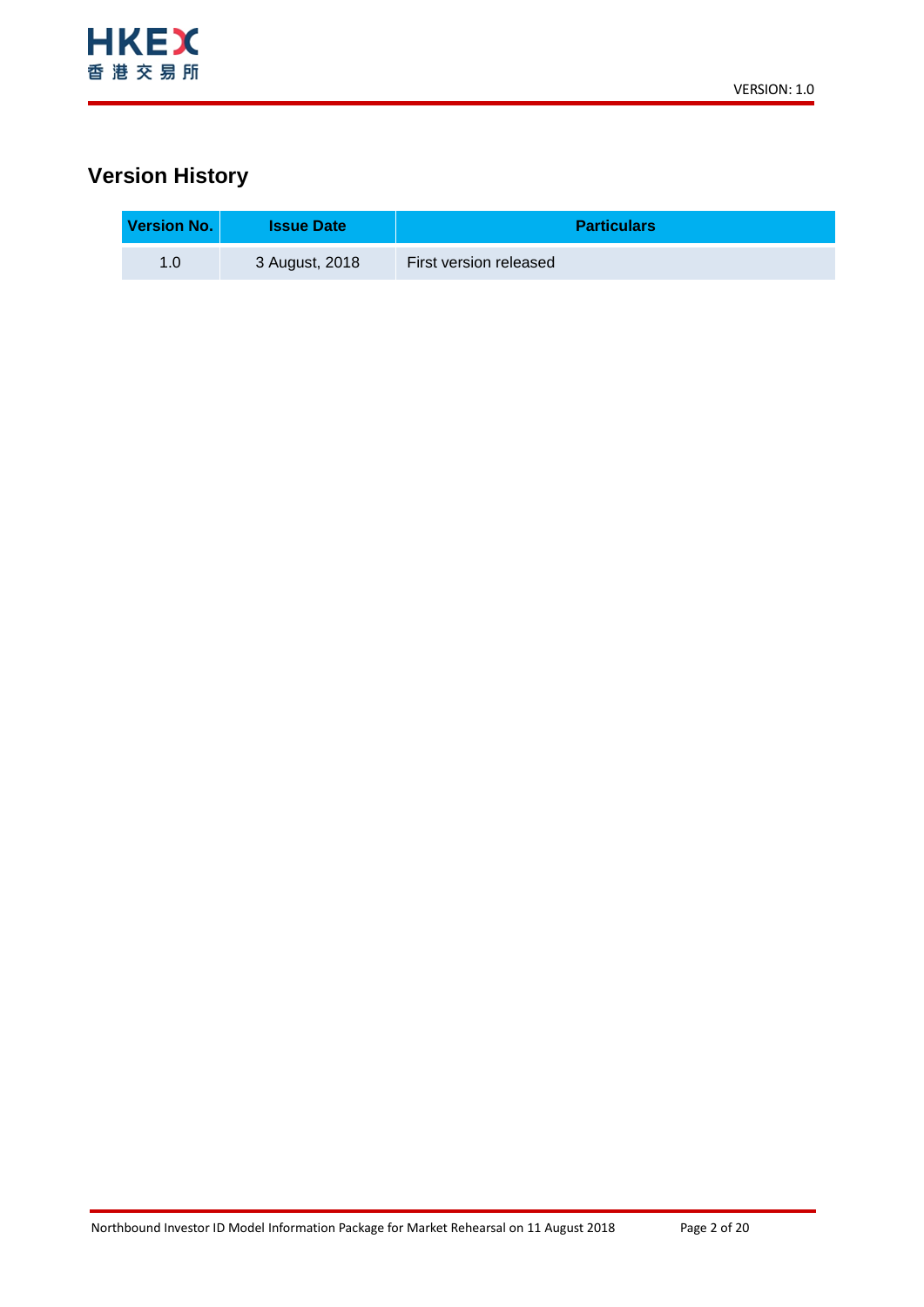

# **Table of Contents**

| $\mathbf{1}$ |                  |                                                                                        |  |
|--------------|------------------|----------------------------------------------------------------------------------------|--|
|              |                  |                                                                                        |  |
|              | 1.2 <sub>1</sub> |                                                                                        |  |
| $\mathbf{2}$ |                  |                                                                                        |  |
|              |                  |                                                                                        |  |
|              | 2.2              |                                                                                        |  |
|              |                  |                                                                                        |  |
|              |                  |                                                                                        |  |
|              |                  |                                                                                        |  |
|              |                  | Appendix A – Notification Form for Change of Contact Person for Northbound Investor ID |  |
|              |                  |                                                                                        |  |
|              |                  | Appendix B – Activity Rundown for NB Investor ID Model MR2 on 11 August 2018 13        |  |
|              |                  | Appendix C - Feedback Form for Northbound Investor ID Model MR2 on 11 August 2018 17   |  |
|              |                  |                                                                                        |  |
|              |                  |                                                                                        |  |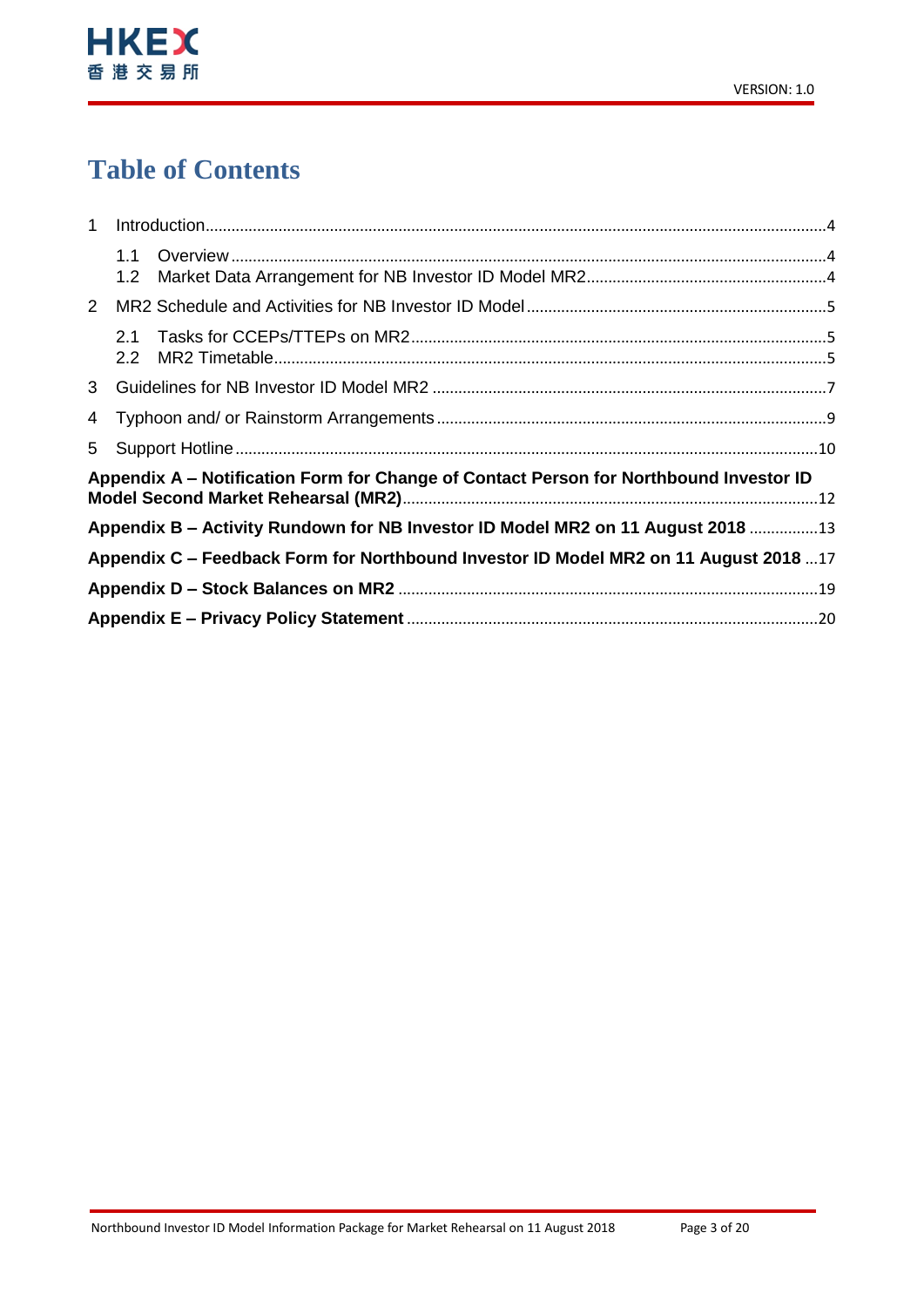## <span id="page-3-0"></span>**1 Introduction**

## <span id="page-3-1"></span>**1.1 Overview**

Following the first Market Rehearsal conducted on 28 July 2018, a second Market Rehearsal (MR2) will be arranged on **11 August 2018** which is also mandatory for participation and **all** CCEPs and TTEPs are required to participate in the MR2 in order to ensure they can submit BCAN-CID Mapping File and tag BCAN to NB orders after the implementation of NB Investor ID Model.

| <b>Date</b>          | Time            | Test            | <b>Objective</b>                                                                                                                                                                                 |
|----------------------|-----------------|-----------------|--------------------------------------------------------------------------------------------------------------------------------------------------------------------------------------------------|
| 11<br>August<br>2018 | $09:00 - 17:00$ | MR <sub>2</sub> | Validate CCEPs/TTEPs in production<br>configuration to perform BCAN-CID<br>Mapping File and Authorised TTEP Firm<br>List submission, NB orders BCAN tagging<br>and normal business transactions. |

CCEPs/TTEPs must satisfactorily complete the MR2 to ensure they can submit BCAN-CID Mapping File, Authorised TTEP Firm List and tag BCAN to NB orders. CCEPs and TTEPs must pass the E2E test and market rehearsal to demonstrate their readiness to comply with the new arrangements in relation to the NB Investor ID model under the Rules of the Exchange. Failing which they will not be able to properly conduct NB trading activities in compliance with the Rules of the Exchange upon implementation of the NB Investor ID model. Those CCEPs and TTEPs who cannot pass the E2E test and market rehearsal before the implementation of the NB Investor ID model should make adequate disclosure with their clients and make all necessary arrangements with their clients as early as possible in order to ensure that they act honestly, fairly, and in the best interests of their clients and the integrity of the market.

During MR2, the data used for BCAN-CID Mapping File and Authorised TTEP Firm List submission are for testing purposes only. All data will be removed after the testing.

Subject to successful completion of the market rehearsal, CCEPs/TTEPs readiness and necessary regulatory approvals, HKEX will launch NB Investor ID Model in due course.

## <span id="page-3-2"></span>**1.2 Market Data Arrangement for NB Investor ID Model MR2**

CCEPs who have subscribed to any datafeed product on HKEX Orion Market Data Platform-China Connect (Securities) (OMD-CC) can have access to their subscribed OMD-CC feed during MR2.

Some Information Vendors (IVs) and Application Service Providers (ASPs) may be able to redistribute OMD-CC data to their CCEP customers conducting MR2 in the same environment. CCEPs should check with their IVs and/or ASPs immediately for the required logistics or other necessary arrangement for if they plan to receive market data from them during the MR2.

Real-time price data of NB test securities will also be available from the Market Data Portal after market open till market close during MR2. URL of the portal is: <http://203.78.5.160/MDP> .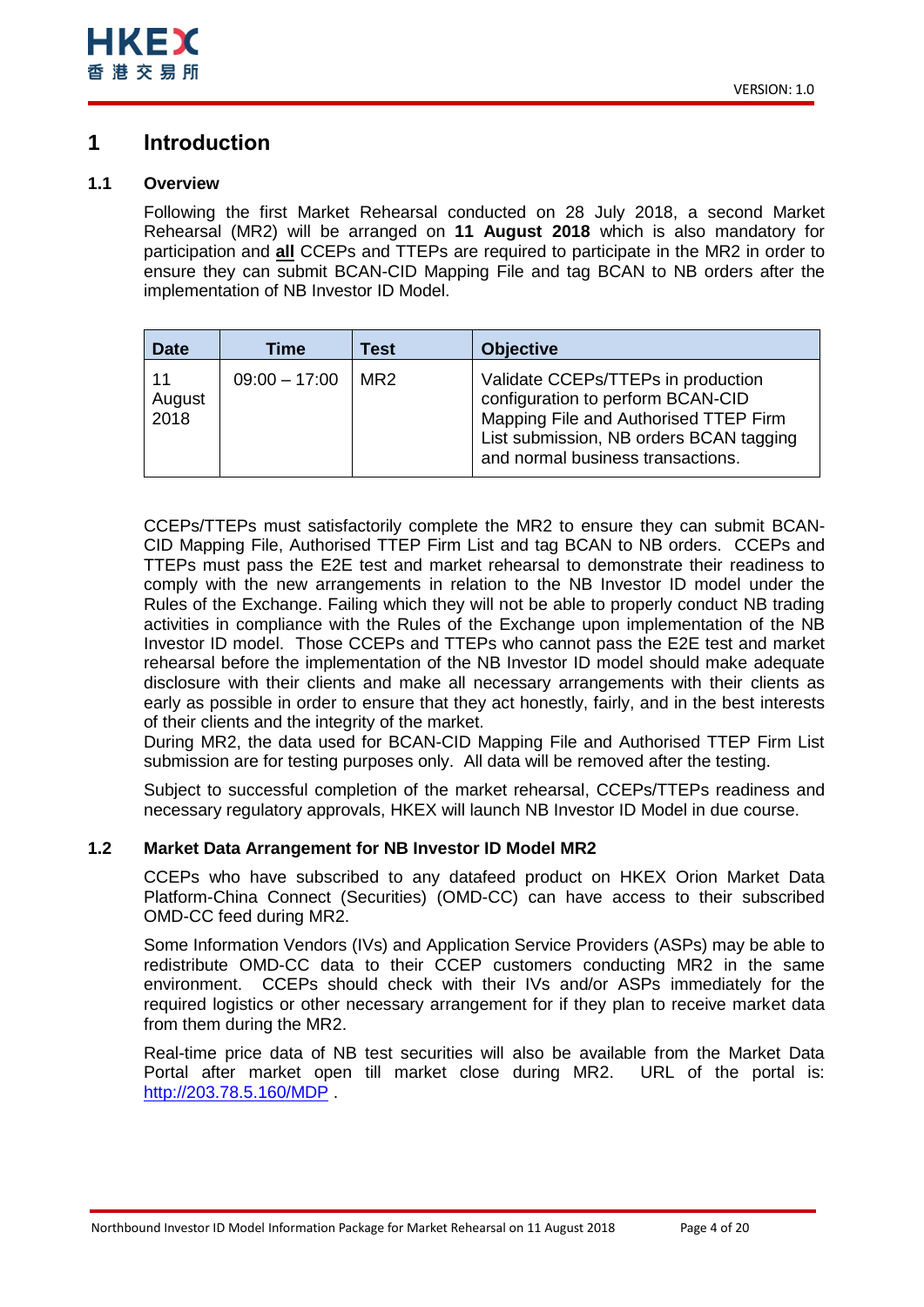



## <span id="page-4-0"></span>**2 MR2 Schedule and Activities for NB Investor ID Model**

## <span id="page-4-1"></span>**2.1 Tasks for CCEPs/TTEPs on MR2**

CCEPs/TTEPs are required to complete the following tasks for the MR2:

| <b>Task</b>    |                                                                                                                                                                                                                           | <b>CCEPs/TTEPs</b><br><b>Concerned</b> | Deadline /<br><b>Execution Date</b>                               | <b>Reference</b><br><b>Documents</b>             |
|----------------|---------------------------------------------------------------------------------------------------------------------------------------------------------------------------------------------------------------------------|----------------------------------------|-------------------------------------------------------------------|--------------------------------------------------|
|                |                                                                                                                                                                                                                           | <b>Notification Form for MR2</b>       |                                                                   |                                                  |
| 1 <sub>1</sub> | Submit notification form<br>for<br>(i).<br>update designation<br>of new contact<br>person for the<br>MR2, if required<br>(optional)<br>$(ii)$ .<br>participation of Post<br><b>Test Verification</b><br>Session after MR2 | <b>CCEPs/TTEPs</b>                     | On or before 8<br>August 2018<br>(Wednesday)                      | Appendix A-<br><b>Notification Form</b>          |
|                |                                                                                                                                                                                                                           | <b>MR2 (mandatory)</b>                 |                                                                   |                                                  |
| $1_{-}$        | Submit BCAN-CID<br>Mapping File and/or<br><b>Authorised TTEP Firm</b><br>List                                                                                                                                             | <b>CCEPs/TTEPs</b>                     | 11 August 2018<br>(Saturday)<br>$9:00am - 10:30am$                | Appendix B-<br><b>Activity</b><br>Rundown        |
| 2.             | Verify BCAN-CID<br><b>Validation Result File</b><br>and BCAN Full Image<br>File                                                                                                                                           | <b>CCEPs/TTEPs</b>                     | 11 August 2018<br>(Saturday)<br>$1:00$ pm $- 2:00$ pm             | Appendix B-<br><b>Activity</b><br><b>Rundown</b> |
| 3.             | Conduct tagging of<br><b>BCAN</b> for NB trading<br>orders                                                                                                                                                                | <b>CCEPs</b>                           | 11 August 2018<br>(Saturday)<br>$4:00 \text{pm} - 5:00 \text{pm}$ | Appendix B-<br><b>Activity</b><br>Rundown        |
| 4.             | <b>Conduct Post Test</b><br><b>Verification Session</b><br>after MR2(optional) <sup>[Note]</sup>                                                                                                                          | <b>CCEPs</b>                           | 11 August 2018<br>(Saturday)<br>8:00pm to 9:00pm                  | Appendix B-<br><b>Activity</b><br><b>Rundown</b> |
| 5.             | Return feedback form<br>for MR2                                                                                                                                                                                           | All<br><b>CCEPs/TTEPs</b>              | On or before 13<br>August 2018<br>(Monday)                        | Appendix $C -$<br><b>Feedback Form</b>           |

### Note:

The "Post Test Verification Session after MR2" is offered for CCEPs to validate their BSS have already reinstated for trading with CSC/CCCG properly on the following trading day. Participation is optional and prior registration would be required. Please note that only SZSE trading system will be available during Post Test Verification Session after MR2.

CCEPs/TTEPs must return the feedback form for the MR2 to HKEX on or before the following Monday after the MR2.

## <span id="page-4-2"></span>**2.2 MR2 Timetable**

MR2 aims to provide an opportunity to CCEPs/TTEPs to simulate their BCAN-CID Mapping File and Authorised TTEP Firm List submission via SFTP and tagging of BCAN for NB trading orders in trading environment. 9:00am - 2:00pm will simulate "T-1" day for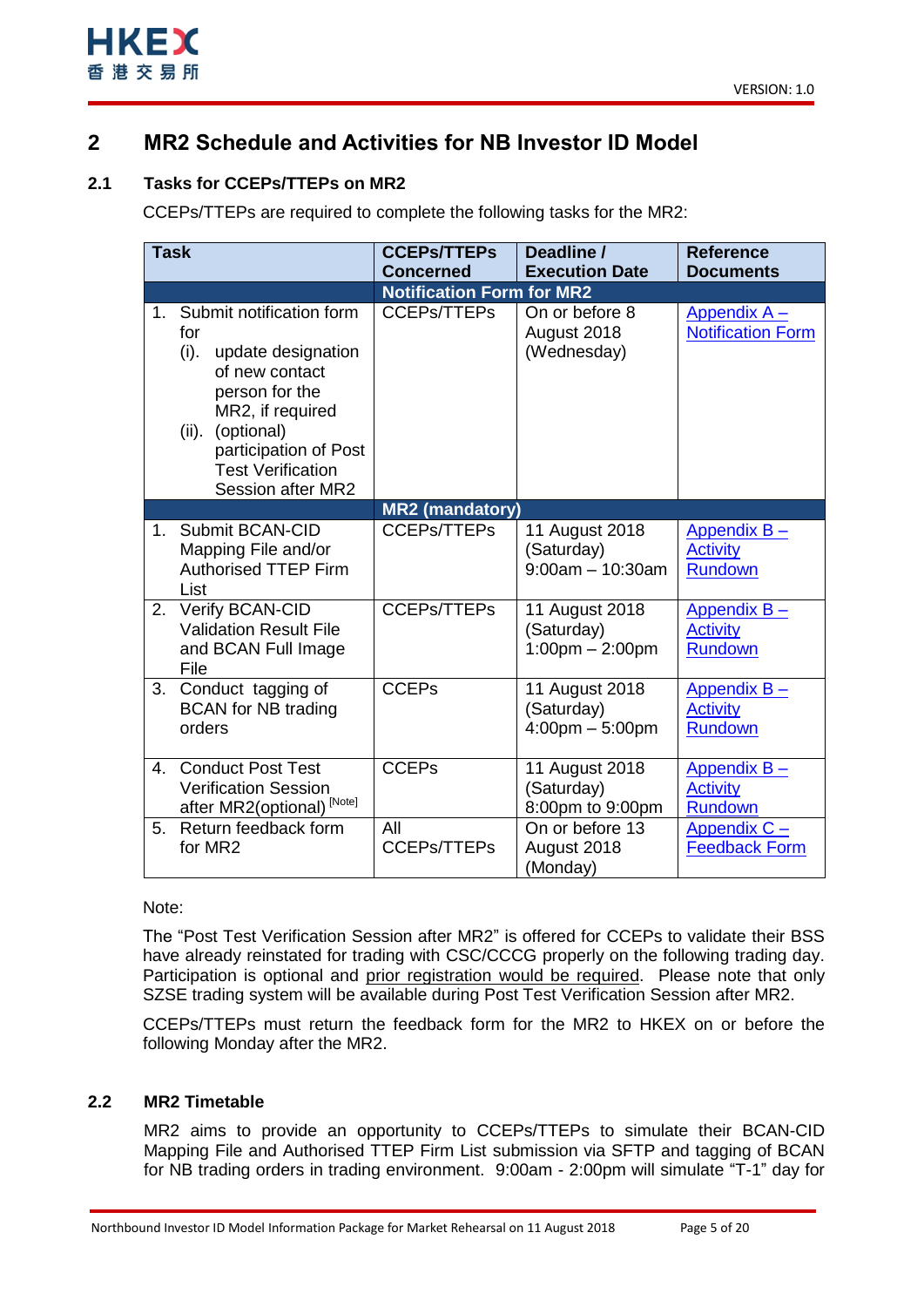

BCAN-CID Mapping File and Authorised TTEP Firm List submission and retrieval of BCAN-CID Validation Result File and BCAN Full Image File. 4:00pm – 5:00pm will simulate "T" day for BCAN tagging. Details as below:

## MR2 Date: 11 August 2018

| <b>Time</b>                         | <b>Session</b>                                                                                                                                                                                                                      | <b>CCEPs/</b><br><b>TTEPs</b><br>participation   |
|-------------------------------------|-------------------------------------------------------------------------------------------------------------------------------------------------------------------------------------------------------------------------------------|--------------------------------------------------|
| $9:00am -$                          | Submission of BCAN-CID Mapping File with newly<br>$\bullet$<br>added BCANs and Authorised TTEP Firm List                                                                                                                            | <b>CCEPs</b><br>$\bullet$<br>and                 |
| 10:30am                             | Retrieval of BCAN-CID Response File and<br>$\bullet$<br>Authorised TTEP Firm List Response File                                                                                                                                     | <b>TTEPs</b>                                     |
| $1:00$ pm $-$<br>2:00 <sub>pm</sub> | Retrieval of BCAN-CID Validation Result File and<br>$\bullet$<br><b>BCAN Full Image File</b>                                                                                                                                        | <b>CCEPs</b><br>$\bullet$<br>and<br><b>TTEPs</b> |
| $4:00pm -$<br>4:15pm                | Opening Call Auction (tagging BCAN to every<br>$\bullet$<br>Northbound orders)                                                                                                                                                      | <b>CCEPs</b><br>$\bullet$                        |
| $4:15$ pm $-$<br>4:20 <sub>pm</sub> | 5 minutes break before start of Morning<br>$\bullet$<br><b>Continuous Auction Session</b>                                                                                                                                           | Nil<br>$\bullet$                                 |
| $4:20$ pm $-$<br>4:30pm             | Morning Continuous Auction Session (tagging<br>$\bullet$<br><b>BCAN</b> to every Northbound orders)                                                                                                                                 | <b>CCEPs</b><br>$\bullet$                        |
| $4:30pm -$<br>4:35pm                | Mid-day Close<br>$\bullet$                                                                                                                                                                                                          | <b>CCEPs</b>                                     |
| $4:35$ pm $-$<br>4:57pm             | Afternoon Continuous Auction Session (tagging<br>$\bullet$<br><b>BCAN</b> to every Northbound orders)                                                                                                                               | <b>CCEPs</b>                                     |
| $4:57$ pm $-$<br>5:00pm             | Afternoon Continuous Auction Session for<br>$\bullet$<br>Shanghai Market (tagging BCAN to every<br>Northbound orders)<br>Closing Call Auction Session for Shenzhen Market<br>$\bullet$<br>(tagging BCAN to every Northbound orders) | <b>CCEPs</b><br>$\bullet$                        |
| 5:02pm                              | Day Close<br>$\bullet$                                                                                                                                                                                                              | <b>CCEPs</b>                                     |
| $5:30pm -$<br>6:00pm                | Download trade file via Electronic Communication<br>$\bullet$<br>Platform (ECP)                                                                                                                                                     | <b>CCEPs</b>                                     |
| $8:00$ pm $-$<br>9:00pm             | Post Test Verification Session after MR2 (optional<br>$\bullet$<br>and applicable for CCEP's participation with prior<br>registrations)                                                                                             | <b>CCEPs</b>                                     |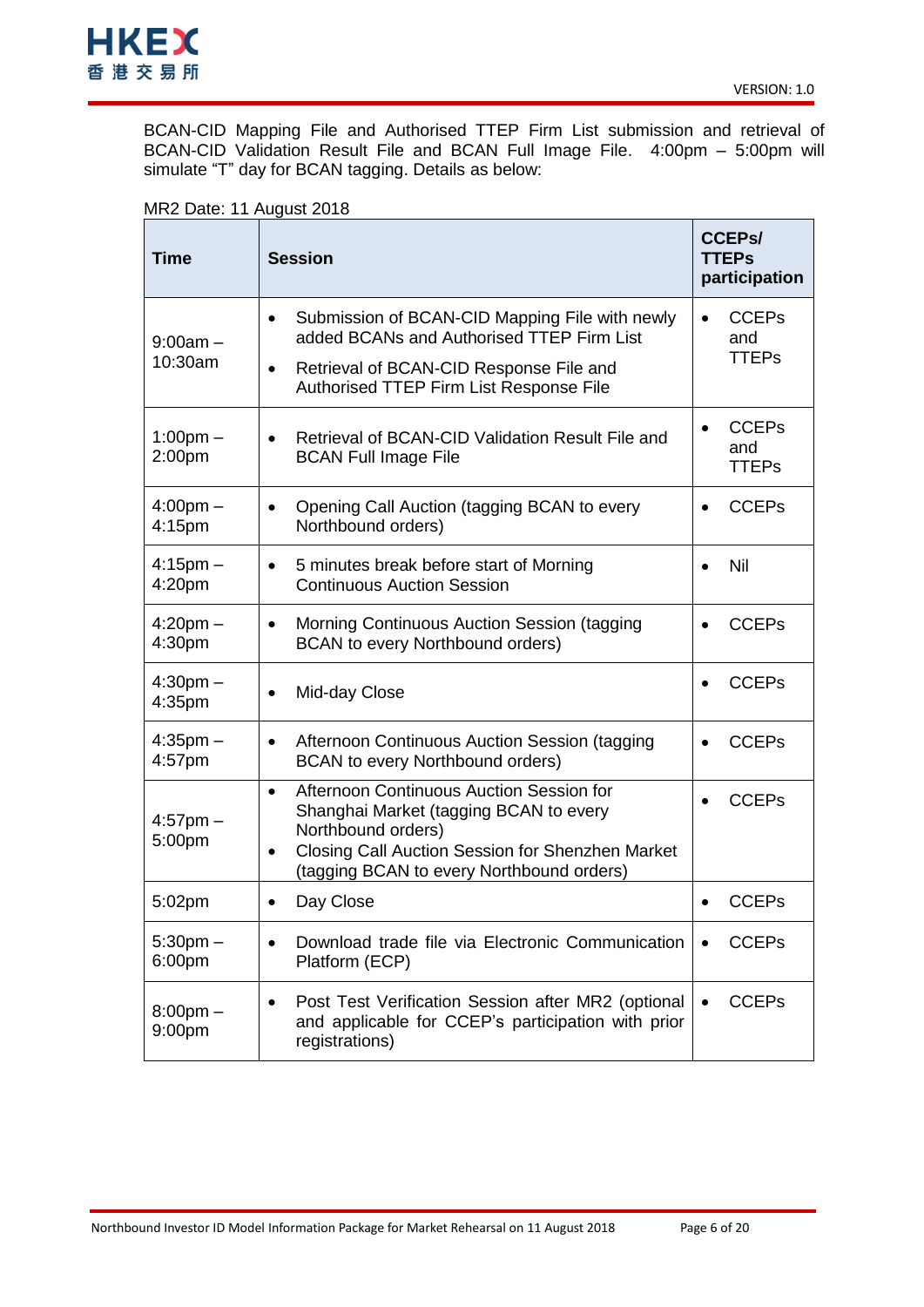

## <span id="page-6-0"></span>**3 Guidelines for NB Investor ID Model MR2**

CCEPs/TTEPs are requested to make note of the following important points when they take part in the MR2:

## **Before MR2:**

- In case there is any update of designated contact person, CCEPs and TTEPs are required to complete Appendix A – Notification Form and return it to HKEX on or before 8 August 2018 to provide the new designated contact person for MR2. For CCEPs who will join the Post Test Verification Sessions after MR2, they are also required to complete the Appendix A.
- For participation of MR2, no prior registration is required.
- CCEPs must ensure that the correct configuration of BSS software (if needed) supporting BCAN is activated before connecting to CSC/CCCG for MR2. In this case, after conducting MR2, CCEPs must also ensure that appropriate BSS software (without BCAN) is reinstated in order to ensure no interruption to their trading activities on the following trading day.
- CCEPs are reminded to back up their BSS production database before the MR2 so that the database can be restored after the test to safeguard data integrity for the following trading day.

### **Access to MR2 and Post Test Verification Session:**

### **SFTP Facility**

 CCEPs/TTEPs are required to logon to SFTP via the registered Public Keys for submission of BCAN-CID Mapping File and Authorised TTEP Firm List.

### **CCCG**

 CCEPs are required to logon all CCCG (including Trading and Drop Copy sessions) by using the assigned Comp ID(s) and password "Ab123456" or production password as specified below or in respective activity rundown:

| <b>Test Sessions</b>                            | <b>Password</b>     |
|-------------------------------------------------|---------------------|
| MR <sub>2</sub>                                 | "Ab123456"          |
| <b>Post Test Verification Session after MR2</b> | Production password |

## **During MR2:**

- All CCCG sessions and Drop-Copy sessions will be turned on by HKEX during MR2.
- During morning session in MR2, CCEPs and TTEPs are required to simulate real-life files submission activities (e.g. add, delete or amend BCANs) by submitting BCAN-CID Mapping File and Authorised TTEP Firm List and also to verify the relevant response files, the BCAN Full Image File and BCAN-CID Validation Result File so as to ensure BCAN registration is successfully completed.
- Please note that BCAN-CID Mapping/Authorized Firm List files that have been submitted onto the SFTP facility cannot be renamed and only BCAN-CID Mapping and Authorized firm list files that have been packaged with the zip utility, and have "zip" file extension will be accepted by SFTP.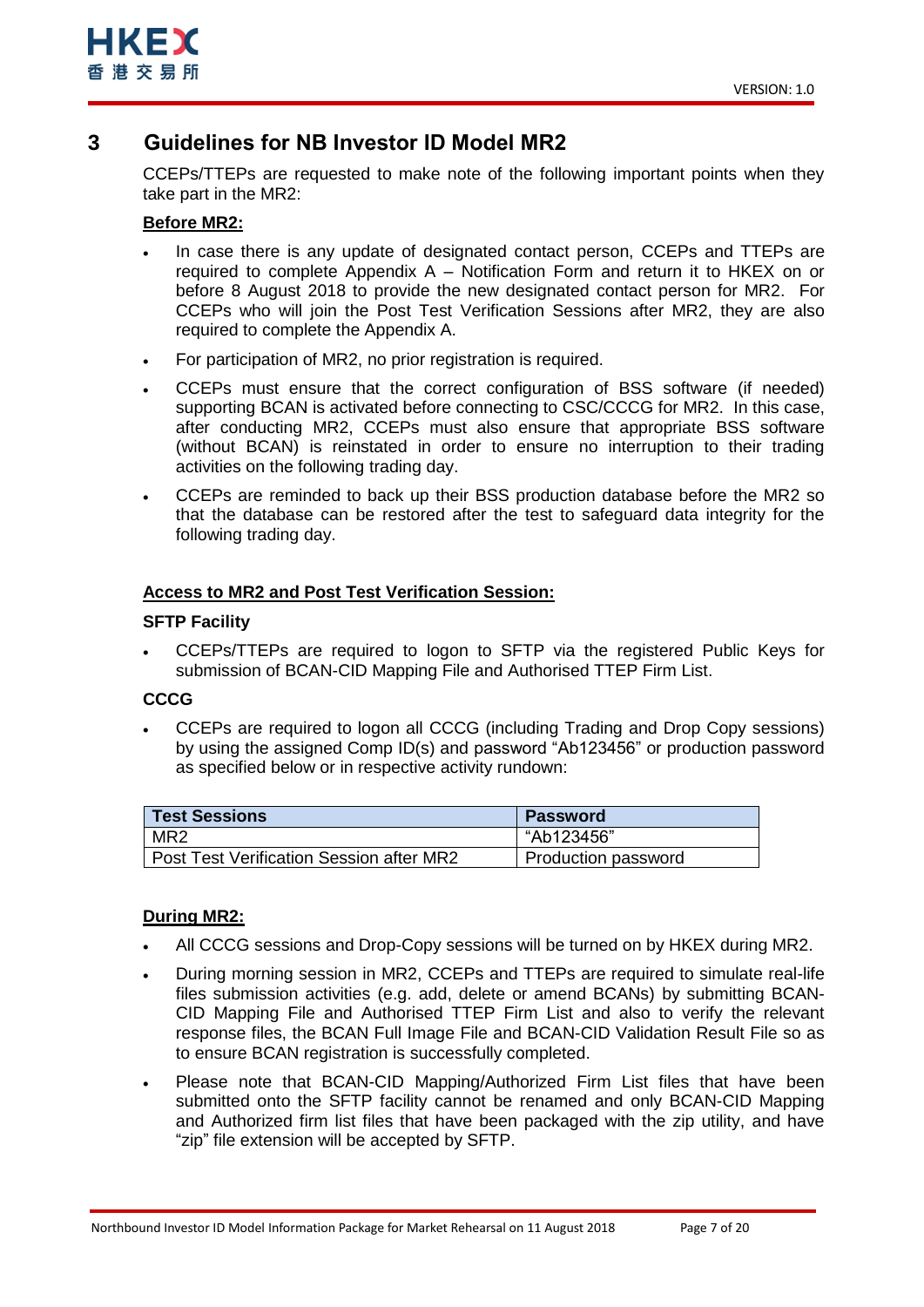

- **The total number of records in BCAN-CID Mapping File to be submitted by CCEPs/TTEPs must less than 200 records.**
- All BCANs that are successfully registered during previous Connectivity Session on 21 July 2018 will be carried forward to MR2. However, BCAN-CID Mapping Files submitted on 28 July 2018 will be disregarded.
- The stock database as at the market open on 13 August 2018 will be used for MR2.
- During afternoon session in MR2, CCEPs are required to simulate real-life life trading activities by inputting orders tagged with BCANs which are successfully registered in the morning session.
- CCEPs already rolled out pre-trade checking function for institutional investor ID (IIID), please use IIID that opened at or before 8 August 2018.
- CCEPs supported but not yet rolled out pre-trade checking function for IIID, dummy IIID will be separately issued to the relevant CCEPs.

## **After MR2:**

- Upon completion of MR2, CCEPs are reminded to log off and terminate all CCCG sessions, then perform end-of-day procedures and clean up the transaction data (e.g. orders and trades) entered during the test from BSS (if applicable).
- After the MR2, CCEPs are also reminded to clean up the next day requests for testing, if any, to ensure that these testing orders will not be carried forward to the production on the following trading day.
- **All SFTP user accounts and public keys will be carried forward to the production environment when the BCAN-CID file submission service launches later. Should CCEPs and TTEPs wish to renew their public keys, please repeat the key registration process.**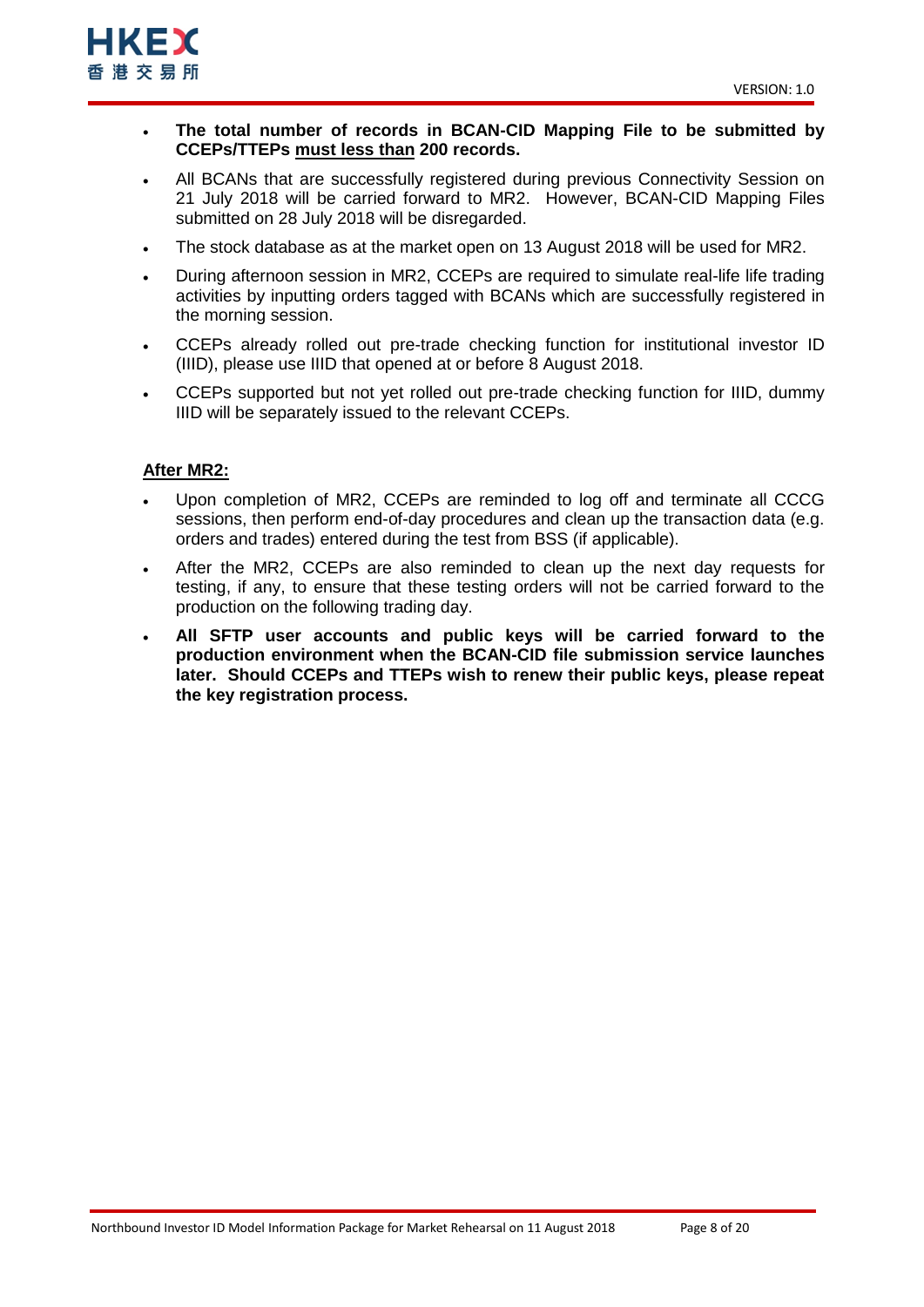## <span id="page-8-0"></span>**4 Typhoon and/ or Rainstorm Arrangements**

When Tropical Storm Warning Signal No. 8 (or above) or the Black Rainstorm Warning Signal is hoisted, the following arrangements will apply:

| <b>Condition</b>                                                                        | <b>Arrangement</b>                                                                                         |
|-----------------------------------------------------------------------------------------|------------------------------------------------------------------------------------------------------------|
| If either of the warnings is hoisted or to be<br>in force anytime from 7:00am to 9:00am | The scheduled activity of the day will be<br>cancelled and will not be resumed for the<br>rest of the day. |
| If Tropical Storm Warning Signal No. 8 or                                               | The scheduled activity of the day will be                                                                  |
| above is hoisted after 9:00am                                                           | terminated 15 minutes thereafter.                                                                          |
| If Black Rainstorm Warning is issued after                                              | All scheduled activity will continue until                                                                 |
| 9:00am                                                                                  | completion.                                                                                                |

Note:

In any case, all participating CCEPs/TTEPs should complete the appropriate day-end work including file/ database backup and restoration, system restoration/ fallback and so on to ensure there will be no interruption on the next trading day.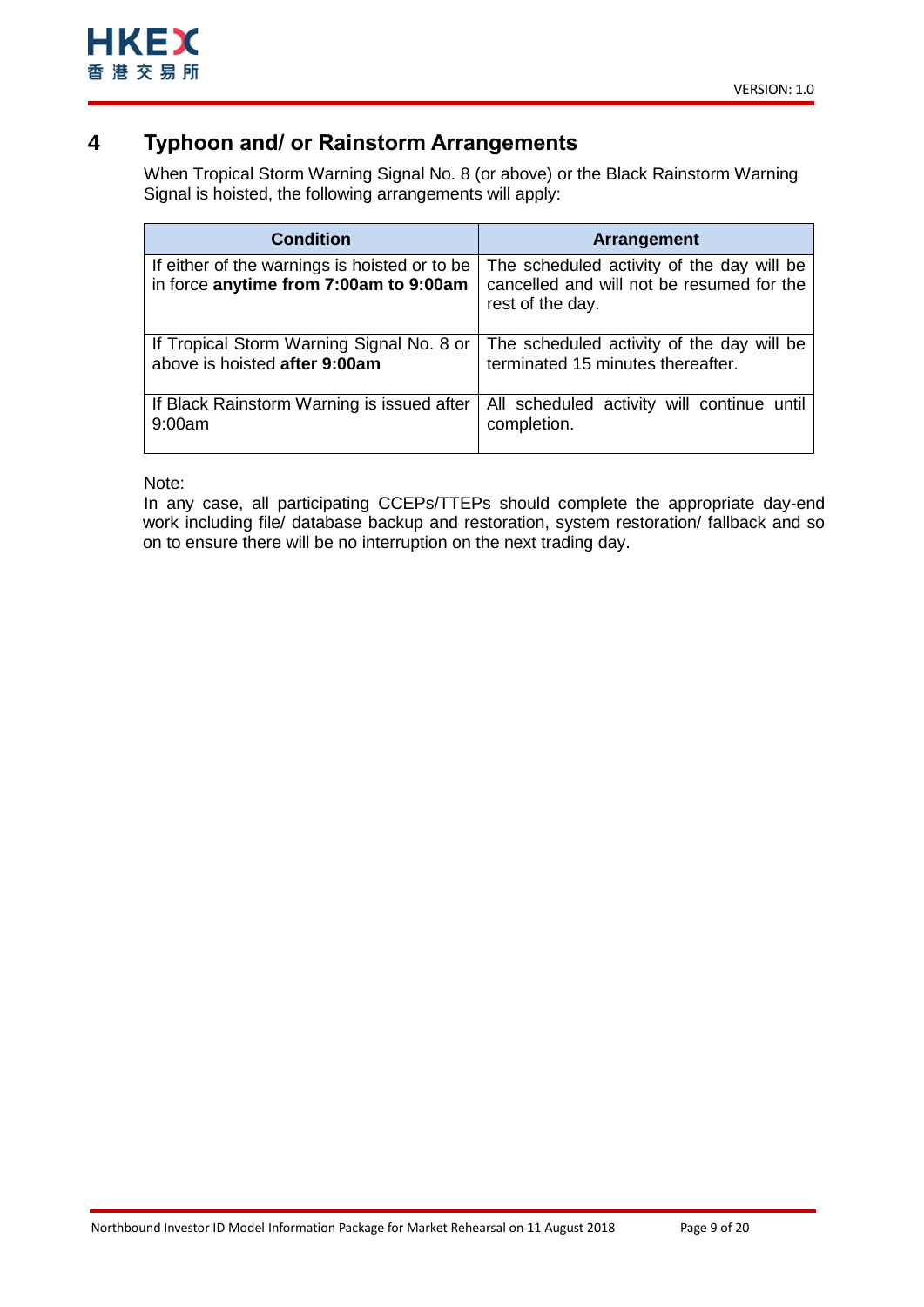

## <span id="page-9-0"></span>**5 Support Hotline**

Should CCEPs/TTEPs have any questions about NB Investor ID Model and MR2, please contact the following Support Hotlines:

|                            | <b>Telephone Number</b> | <b>Email Address</b>   |
|----------------------------|-------------------------|------------------------|
| <b>For BSS Support</b>     | 2840 3351               | bsssupport@hkex.com.hk |
| <b>For General Enquiry</b> | 2840 3626               | trd@hkex.com.hk        |
| <b>For OMD-CC Enquiry</b>  | 2211 6558               | IVSupport@hkex.com.hk  |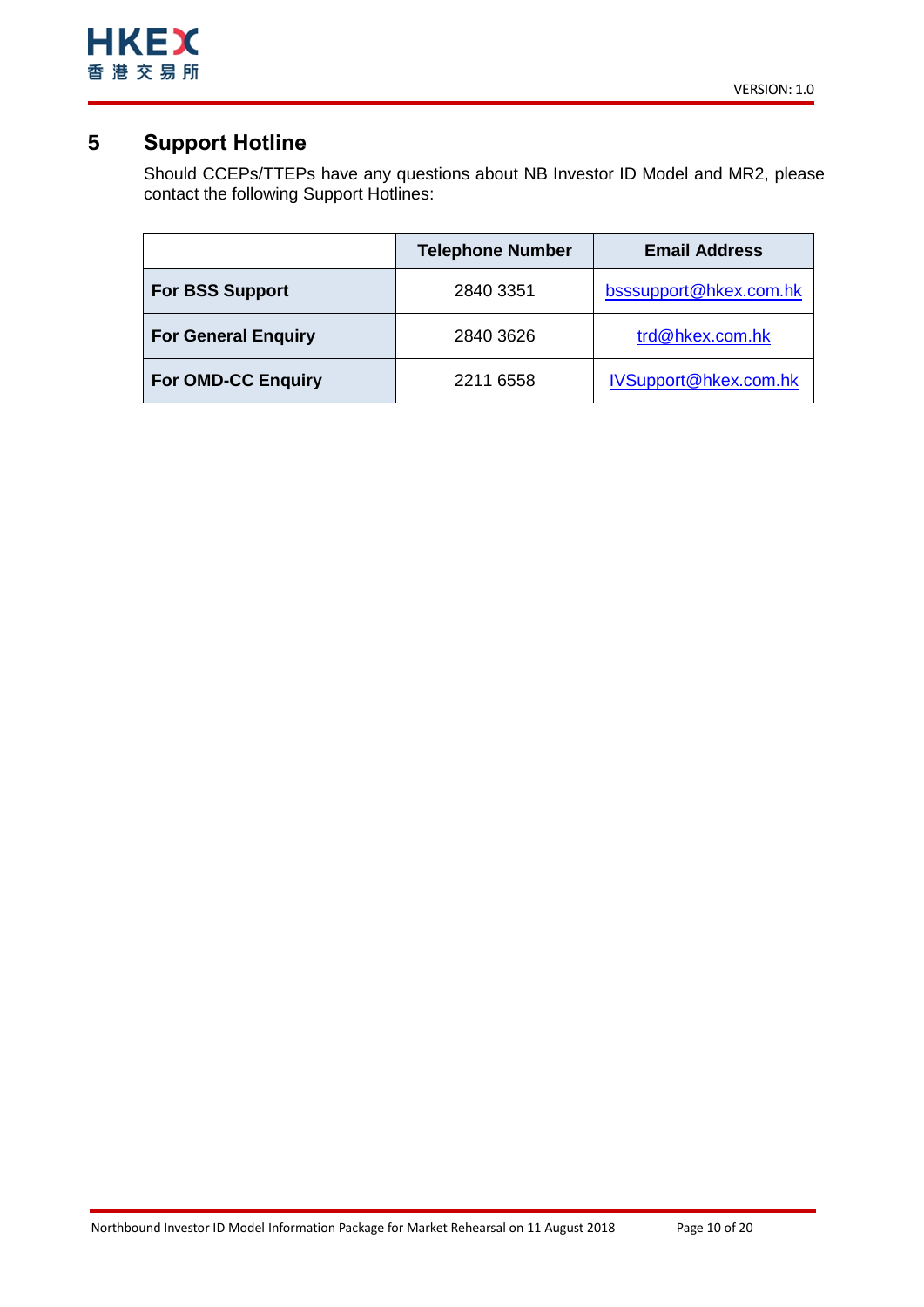

# **Appendices**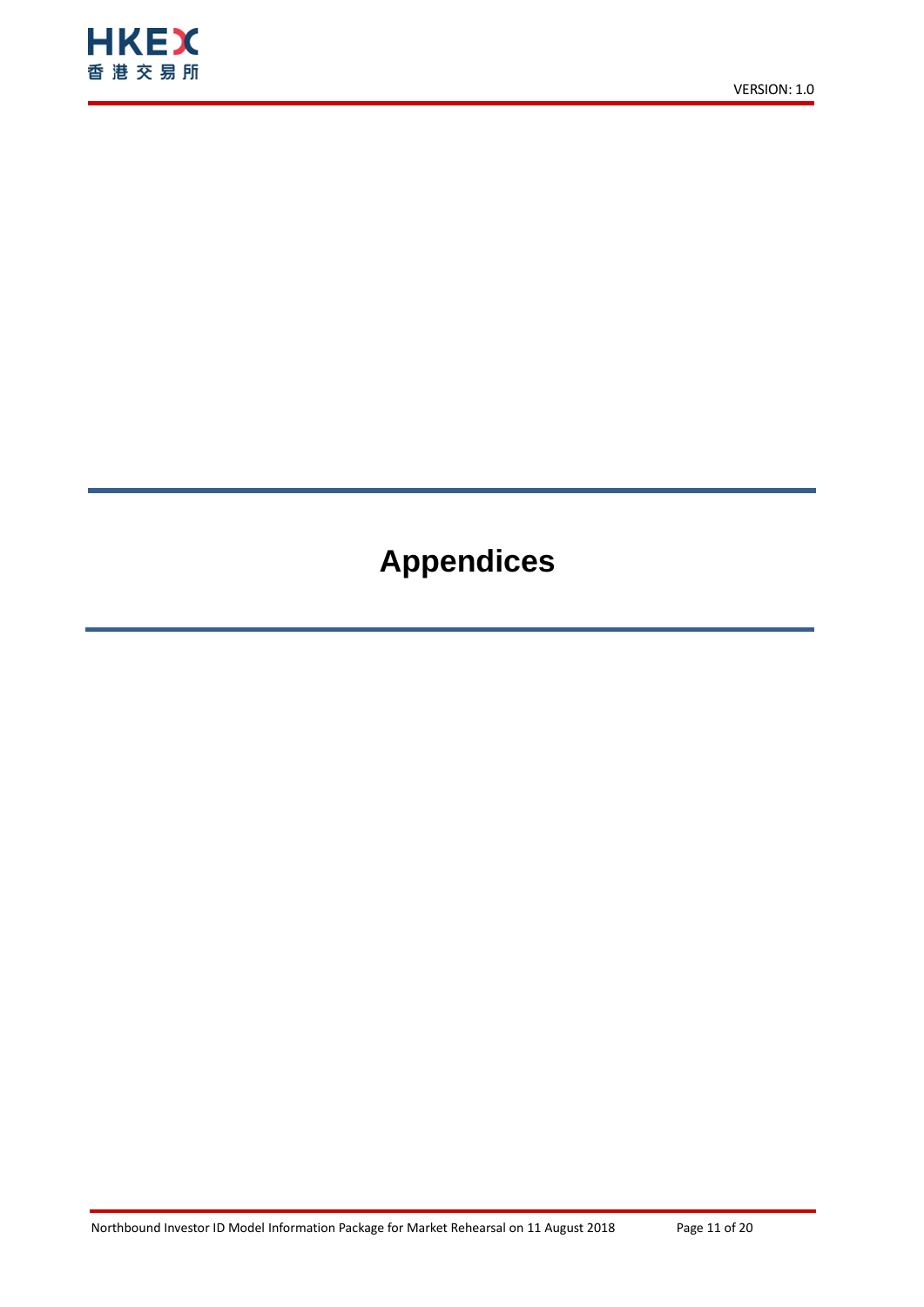

## <span id="page-11-0"></span>**Appendix A – Notification Form for Change of Contact Person for Northbound Investor ID Model Second Market Rehearsal (MR2)**

### **Explanatory Notes :**

- 1. Please complete this Form and return to HKEX Cash Trading by fax at 2521-7899 or by email to [OTPC@hkex.com.hk](mailto:OTPC@hkex.com.hk) **on or before 8 August 2018**.
- 2. Upon receipt of the Form, HKEX will send an email confirmation to the email address of the contact person provided below prior to MR2.
- 3. In case unexpected emergency situation happen during MR2, HKEX's announcement will be sent to the below designated contact person's email address.

| <b>Exchange Participant Information (Applicable to both CCEP and TTEP)</b> |                  |                  |                                                            |  |
|----------------------------------------------------------------------------|------------------|------------------|------------------------------------------------------------|--|
| Name of Exchange Participant                                               |                  | Participant ID   | <b>Registration Category</b><br>$\Box$ CCEP<br>$\Box$ TTFP |  |
|                                                                            |                  |                  |                                                            |  |
| <b>Primary Contact Person</b>                                              | Office Phone No. | Mobile Phone No. | Email Address                                              |  |
| Secondary Contact Person                                                   | Office Phone No. | Mobile Phone No. | Email Address                                              |  |

**China Connect Exchange Participant Confirmation for Participation** *(Applicable to CCEP only)*

**Participation in Northbound Investor ID Model MR2 Post Test Verification Session on 11 August 2018 (from 8:00pm to 9:00pm)** (Applicable to CCEP only)

□ We confirm to participate in Post Test Verification Session and make use of this session to ensure proper fallback of our system for CSC/CCCG production trading on the following Monday and request HKEX to turn on all our CCCG/BSS and Drop-Copy session (production only)

*By signing below, we consent to the processing of personal data in accordance with the Privacy Policy Statement included in Appendix E of this Information Package.*

| Signature of Responsible Officer |      |  |
|----------------------------------|------|--|
| with Company Chop                | Date |  |
|                                  |      |  |

Name of Responsible Officer :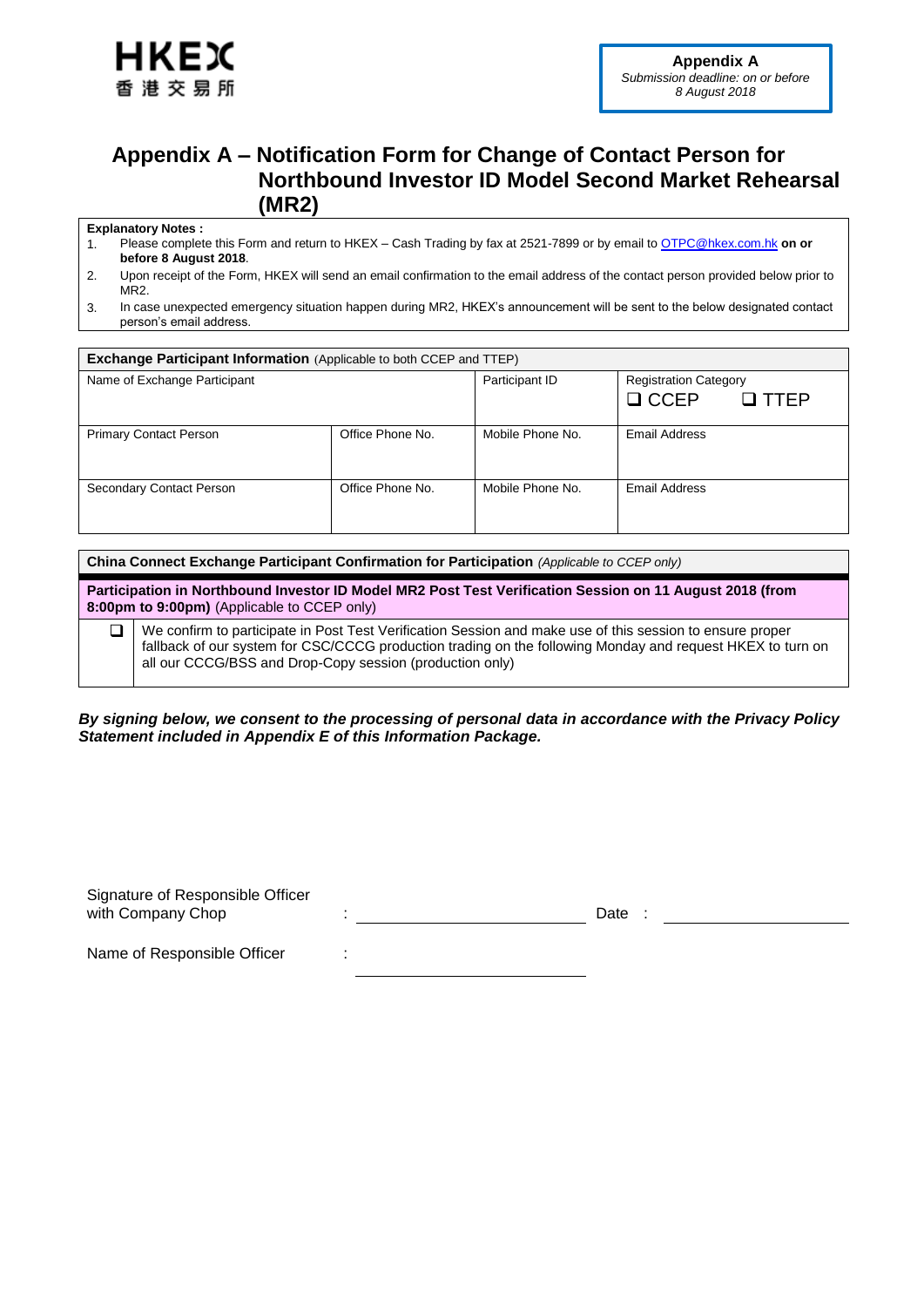

## <span id="page-12-0"></span>**Appendix B – Activity Rundown for NB Investor ID Model MR2 on 11 August 2018**

| <u>Time</u>                       | <b>Activities</b>                                                                                                                                                                                                                                                                                                                                                                                                                                                                                                                                                                                                            |  |
|-----------------------------------|------------------------------------------------------------------------------------------------------------------------------------------------------------------------------------------------------------------------------------------------------------------------------------------------------------------------------------------------------------------------------------------------------------------------------------------------------------------------------------------------------------------------------------------------------------------------------------------------------------------------------|--|
|                                   | 10 August 2018 (Friday) - After Market Close                                                                                                                                                                                                                                                                                                                                                                                                                                                                                                                                                                                 |  |
| After 5:00pm                      | ❏<br>For all CCCG/BSS sessions, ensure change, if any, to network<br>configuration is properly completed<br>Ensure all CCCG/BSS components are powered on after trading hours<br>❏<br>❏<br>Ensure the production database of in-house / back-office systems are<br>properly backed-up<br>For all existing production BSS, please do not input any next day requests<br>after trading hours on Friday (i.e., requests intended for submission to<br>CSC/CCCG on the following trading day, since next day requests will be<br>submitted to CSC/CCCG during the MR and will not be available on the<br>following trading day). |  |
| 11 August 2018 (Saturday)         |                                                                                                                                                                                                                                                                                                                                                                                                                                                                                                                                                                                                                              |  |
|                                   | Submission of BCAN-CID Mapping File and Authorised TTEP Firm List                                                                                                                                                                                                                                                                                                                                                                                                                                                                                                                                                            |  |
| $9:00am - 10:30am$                | <b>Logon to SFTP Facility</b>                                                                                                                                                                                                                                                                                                                                                                                                                                                                                                                                                                                                |  |
|                                   | ❏<br>Connect to the SFTP Facility by using the SFTP user accounts setup<br>previously with HKEX                                                                                                                                                                                                                                                                                                                                                                                                                                                                                                                              |  |
|                                   | ❏<br>The private key which its corresponding public key has been registered<br>with HKEX should be used to logon the SFTP facility                                                                                                                                                                                                                                                                                                                                                                                                                                                                                           |  |
|                                   | <b>For CCEPS/TTEPS</b>                                                                                                                                                                                                                                                                                                                                                                                                                                                                                                                                                                                                       |  |
|                                   | ❏<br>Submit BCAN-CID Mapping File (e.g. for new BCAN creation, deletion or<br>modification of BCANs etc), a corresponding BCAN-CID Response File<br>will be returned within a few minutes after submission                                                                                                                                                                                                                                                                                                                                                                                                                   |  |
|                                   | $\Box$<br>The total number of records in BCAN-CID Mapping File to be submitted by<br>CCEPs/TTEPs must less than 200 records                                                                                                                                                                                                                                                                                                                                                                                                                                                                                                  |  |
|                                   | ❏<br>Check the BCAN-CID Response File to ensure the accuracy of the<br>submitted BCAN-CID Mapping File                                                                                                                                                                                                                                                                                                                                                                                                                                                                                                                       |  |
|                                   | For CCEPs who have TTEPs                                                                                                                                                                                                                                                                                                                                                                                                                                                                                                                                                                                                     |  |
|                                   | ❏<br>Submit Authorised TTEP Firm List, a corresponding Authorised TTEP<br>Firm List Response File will be returned within a few minutes after<br>submission                                                                                                                                                                                                                                                                                                                                                                                                                                                                  |  |
|                                   | $\Box$<br>Check the Authorised TTEP Firm List Response File to ensure the<br>accuracy of the submitted Authorised TTEP Firm List                                                                                                                                                                                                                                                                                                                                                                                                                                                                                             |  |
|                                   | CCEPs are advised to submit the Authorised TTEP Firm List as soon as<br>⊔<br>possible, e.g. before 9:30am, so that their TTEPs can submit BCAN-CID<br>Mapping File.                                                                                                                                                                                                                                                                                                                                                                                                                                                          |  |
|                                   | Retrieval of BCAN-CID Validation Result File and BCAN Full Image File                                                                                                                                                                                                                                                                                                                                                                                                                                                                                                                                                        |  |
| $1:00 \text{pm} - 2:00 \text{pm}$ | For CCEPs/TTEPs                                                                                                                                                                                                                                                                                                                                                                                                                                                                                                                                                                                                              |  |
|                                   | ❏<br>Retrieve and verify the BCAN-CID Validation Result File and BCAN Full<br>Image File                                                                                                                                                                                                                                                                                                                                                                                                                                                                                                                                     |  |
|                                   | Only the successfully registered BCANs shown in the BCAN Full Image<br>⊔<br>File can be used for tagging in the afternoon session                                                                                                                                                                                                                                                                                                                                                                                                                                                                                            |  |
|                                   |                                                                                                                                                                                                                                                                                                                                                                                                                                                                                                                                                                                                                              |  |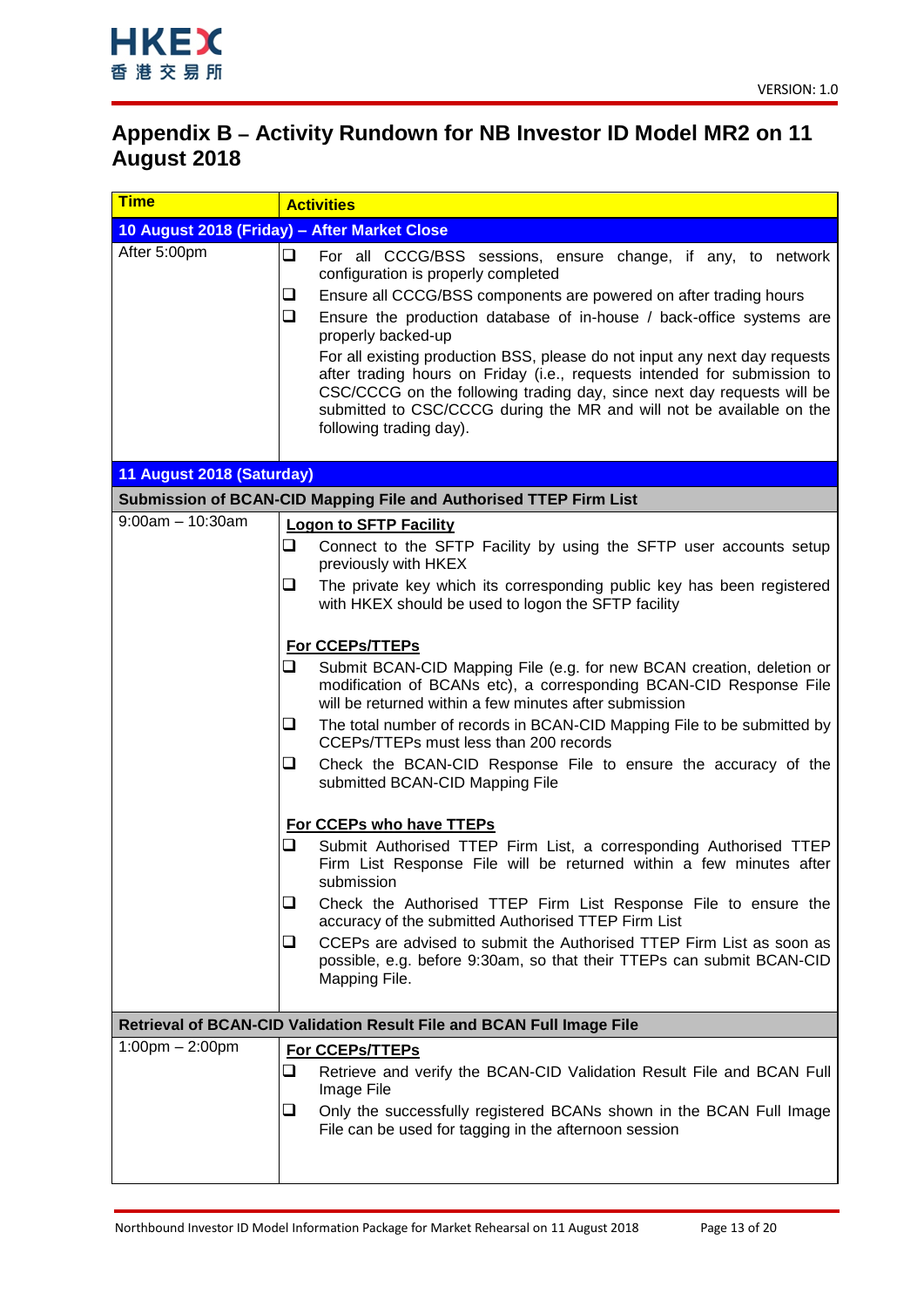| <b>Time</b>                                 | <b>Activities</b>                                                                                                                                                          |  |  |  |
|---------------------------------------------|----------------------------------------------------------------------------------------------------------------------------------------------------------------------------|--|--|--|
| <b>Ready for Market Open</b>                |                                                                                                                                                                            |  |  |  |
| Before 4:00pm                               | <b>Logon to CSC Host</b>                                                                                                                                                   |  |  |  |
|                                             | For CCCG and China Connect Drop-Copy Sessions :                                                                                                                            |  |  |  |
|                                             | Connect to ALL applied CCCG and China Connect Drop-Copy Sessions,<br>❏<br>logon ALL the applied sessions by using the assigned Comp ID and<br>testing password "Ab123456". |  |  |  |
| <b>Opening Call Auction</b>                 |                                                                                                                                                                            |  |  |  |
| $4:00 \text{pm} - 4:15 \text{pm}$           | $\Box$<br>The opening call auction session of SSE/SZSE will run from 4:05pm -<br>4:15pm                                                                                    |  |  |  |
|                                             | $\Box$<br>Simulate real-life trading activities (in terms of order input, pattern and<br>volume)                                                                           |  |  |  |
|                                             | Tag BCAN to each of the orders<br>⊔                                                                                                                                        |  |  |  |
|                                             | ❏<br>Take note of the saleable quantities of eligible stocks on hand with<br>reference to Appendix D                                                                       |  |  |  |
|                                             | Note:                                                                                                                                                                      |  |  |  |
|                                             | CSC will start to accept China Connect orders from 4:00pm. However, these<br>orders will only be processed according to the timetable of SSE/SZSE.                         |  |  |  |
| <b>Morning Continuous Auction Session</b>   |                                                                                                                                                                            |  |  |  |
| $4:20$ pm $- 4:30$ pm                       | $\Box$<br>The continuous auction session of SSE/SZSE will run from 4:20pm -<br>4:30pm                                                                                      |  |  |  |
|                                             | ❏<br>Simulate real-life trading activities (in terms of order input, pattern and<br>volume)                                                                                |  |  |  |
|                                             | $\Box$<br>Tag BCAN to each of the orders                                                                                                                                   |  |  |  |
|                                             | ❏<br>Take note the saleable quantities of eligible stock on hand                                                                                                           |  |  |  |
| <b>Exchange</b><br><b>Intervention</b>      | 4:31pm                                                                                                                                                                     |  |  |  |
| <b>Close</b>                                | 4:32pm                                                                                                                                                                     |  |  |  |
| <b>Afternoon Continuous Auction Session</b> |                                                                                                                                                                            |  |  |  |
| $4:35$ pm $-5:00$ pm                        | SSE:<br>❏<br>The continuous auction session of SSE will run from $4:35$ pm $-5:00$ pm                                                                                      |  |  |  |
|                                             | SZSE:<br>❏<br>The continuous auction session of SZSE will run from $4:35$ pm $-4:57$ pm<br>$\Box$<br>Closing Call Auction will run from 4:57pm - 5:00pm                    |  |  |  |
|                                             | SSE/SZSE:<br>❏<br>Simulate real-life trading activities (in terms of order input, pattern and<br>volume)<br>Tag BCAN to each of the orders<br>⊔                            |  |  |  |
|                                             | ❏<br>Take note the saleable quantities of eligible stock on hand                                                                                                           |  |  |  |
|                                             | Note:                                                                                                                                                                      |  |  |  |
|                                             | CSC will start accept China Connect orders from 4:34pm to 5:00pm. However,<br>these orders will only be processed according to the timetable of SSE/ SZSE.                 |  |  |  |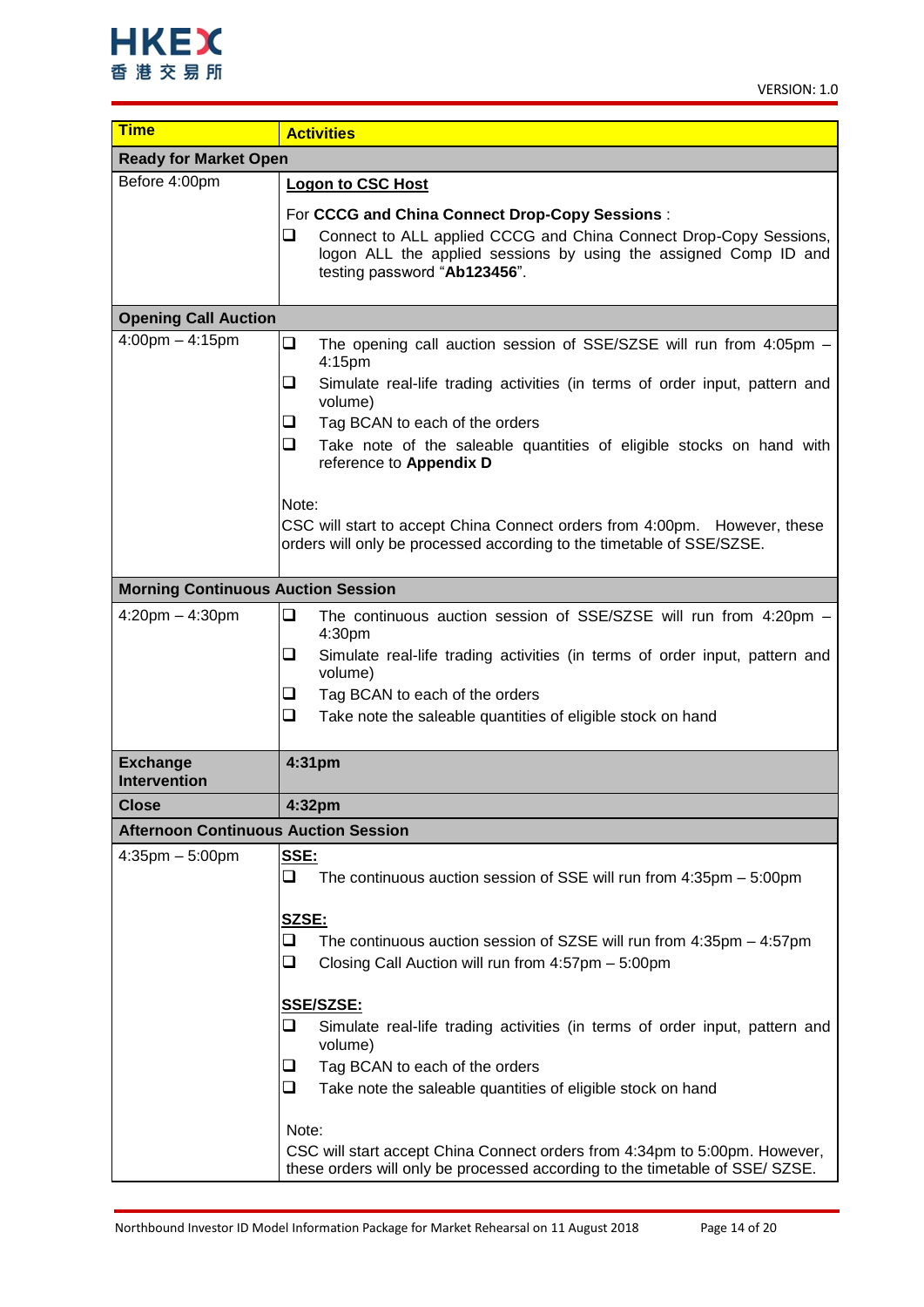

| <b>Time</b>                            | <b>Activities</b>                                                                                                                                                                                                                                                                                                                                                                         |                                                                                                                                                                                                                                                                                                                                                                                                                                               |  |
|----------------------------------------|-------------------------------------------------------------------------------------------------------------------------------------------------------------------------------------------------------------------------------------------------------------------------------------------------------------------------------------------------------------------------------------------|-----------------------------------------------------------------------------------------------------------------------------------------------------------------------------------------------------------------------------------------------------------------------------------------------------------------------------------------------------------------------------------------------------------------------------------------------|--|
| <b>Exchange</b><br><b>Intervention</b> | 5:01pm                                                                                                                                                                                                                                                                                                                                                                                    |                                                                                                                                                                                                                                                                                                                                                                                                                                               |  |
| Day Close                              | 5:02pm                                                                                                                                                                                                                                                                                                                                                                                    |                                                                                                                                                                                                                                                                                                                                                                                                                                               |  |
| $5:02$ pm $-5:30$ pm                   | For CCCG and China Connect Drop-Copy Sessions:<br>⊔<br>$\Box$<br>$\Box$<br>test from BSS (if applicable)                                                                                                                                                                                                                                                                                  | Logout and terminate CCCG and China Connect Drop-Copy sessions<br>Perform end-of-trading procedures, if any, to ensure database integrity<br>Clean up the transaction data (e.g. orders and trades) entered during this                                                                                                                                                                                                                       |  |
| <b>Download Day-end Trade File</b>     |                                                                                                                                                                                                                                                                                                                                                                                           |                                                                                                                                                                                                                                                                                                                                                                                                                                               |  |
| $5:30$ pm $-6:00$ pm                   | ⊔<br>details                                                                                                                                                                                                                                                                                                                                                                              | Download the following file by using production user ID with "TO" user group<br>(i.e. user ID of MXXXXXTOXXX) and production password through ECP<br>Trade file for SSE/SZSE (from 5:30pm) and check the accuracy of trade                                                                                                                                                                                                                    |  |
|                                        | applicable to CCEPs with prior registration)                                                                                                                                                                                                                                                                                                                                              | Post Test Verification Session after MR2 - fallback to CSC/CCCG without BCAN (optional and                                                                                                                                                                                                                                                                                                                                                    |  |
| $8:00 \text{pm} - 9:00 \text{pm}$      | Note:<br>Only CCEPs who have indicated their participation in the notification form<br>given in Appendix A will have ALL of their enrolled production CCCG<br>sessions enabled to participate in the Post Test Verification Session.<br><b>Logon to CSC Host</b><br>⊔<br>Connect to CCCG for all CCCG sessions (including Trading and Drop<br>Copy sessions).<br><b>Trading Timetable</b> |                                                                                                                                                                                                                                                                                                                                                                                                                                               |  |
|                                        |                                                                                                                                                                                                                                                                                                                                                                                           | <b>SZSE</b>                                                                                                                                                                                                                                                                                                                                                                                                                                   |  |
|                                        | $8:05$ pm $- 8:15$ pm                                                                                                                                                                                                                                                                                                                                                                     | <b>Opening Call Auction Session</b>                                                                                                                                                                                                                                                                                                                                                                                                           |  |
|                                        | $8:20$ pm $- 8:30$ pm                                                                                                                                                                                                                                                                                                                                                                     | Morning Continuous Auction Session                                                                                                                                                                                                                                                                                                                                                                                                            |  |
|                                        | $8:30$ pm $- 8:35$ pm                                                                                                                                                                                                                                                                                                                                                                     | Mid-day Close                                                                                                                                                                                                                                                                                                                                                                                                                                 |  |
|                                        | $8:35$ pm $-8:57$ pm                                                                                                                                                                                                                                                                                                                                                                      | Afternoon Continuous Auction Session                                                                                                                                                                                                                                                                                                                                                                                                          |  |
|                                        | $8:57$ pm $-9:00$ pm                                                                                                                                                                                                                                                                                                                                                                      | <b>Closing Call Auction Session</b>                                                                                                                                                                                                                                                                                                                                                                                                           |  |
|                                        | $9:01$ pm                                                                                                                                                                                                                                                                                                                                                                                 | Exchange Intervention (HKEX)                                                                                                                                                                                                                                                                                                                                                                                                                  |  |
|                                        | 9:02pm                                                                                                                                                                                                                                                                                                                                                                                    | Day Close (HKEX)                                                                                                                                                                                                                                                                                                                                                                                                                              |  |
|                                        | After completion of post-test verification<br>❏<br>❏<br>❏<br>test from BSS (if applicable).<br>Note:<br>1.<br>2.<br>Test Verification Session after MR2.                                                                                                                                                                                                                                  | Logout and terminate CCCG and China Connect Drop-Copy sessions<br>Perform end-of-trading procedures, if any, to ensure database integrity<br>Clean up the transaction data (e.g. orders and trades) entered during this<br>Logon using the assigned Comp ID(s) and <b>Production password</b> for all<br>CCCG sessions (including Trading and Drop Copy sessions).<br>Please note that only SZSE trading system will be available during Post |  |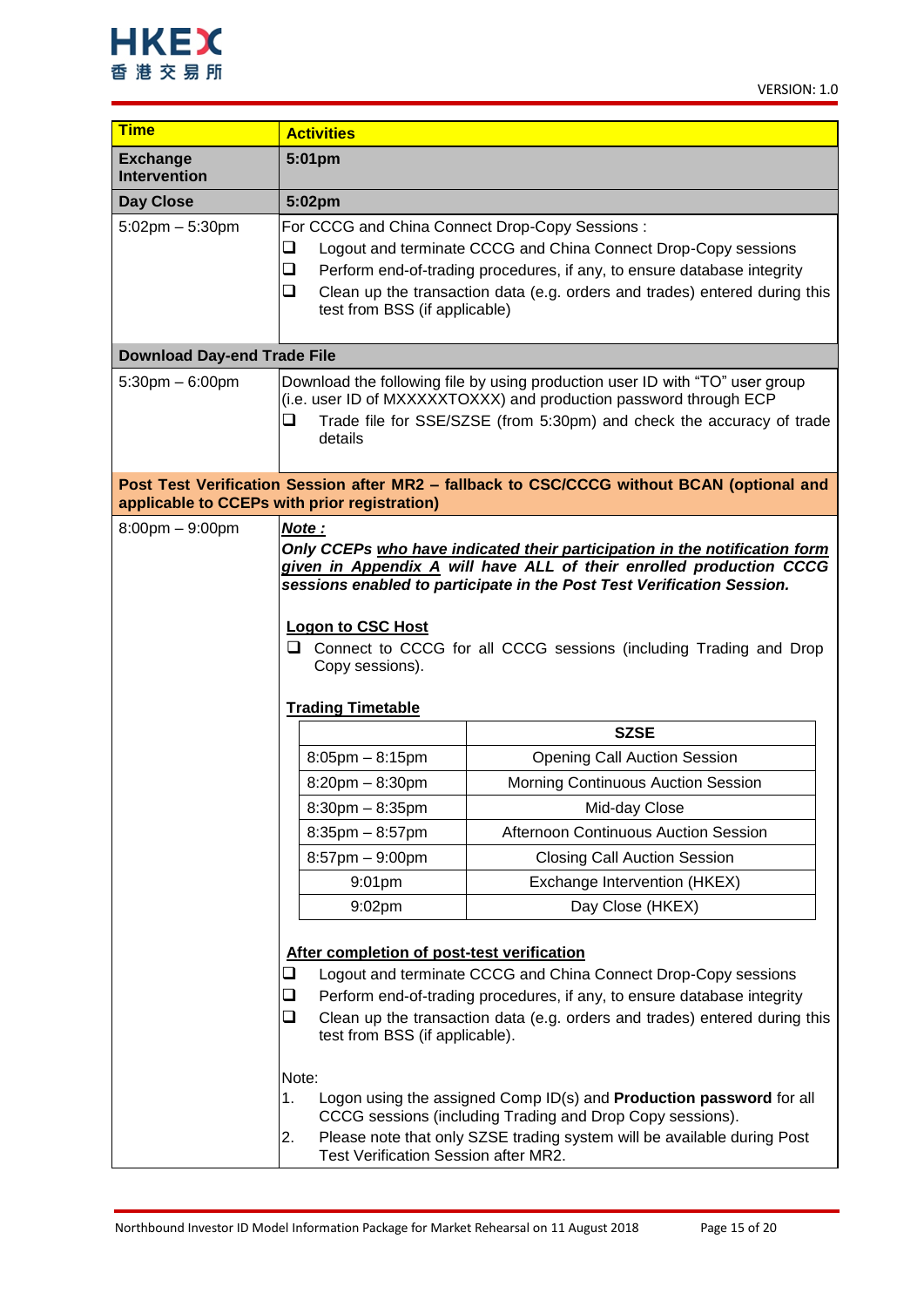

| <b>Time</b>                              | <b>Activities</b>                                                                                                                       |
|------------------------------------------|-----------------------------------------------------------------------------------------------------------------------------------------|
| <b>Complete and Return Feedback Form</b> |                                                                                                                                         |
| Before 6:00pm, 13<br>August 2018         | Complete and return the Feedback Form (Appendix C) to HKEX by fax<br>(Fax No.: 2521-7899 or 2868-5223) or by email to OTPC@hkex.com.hk. |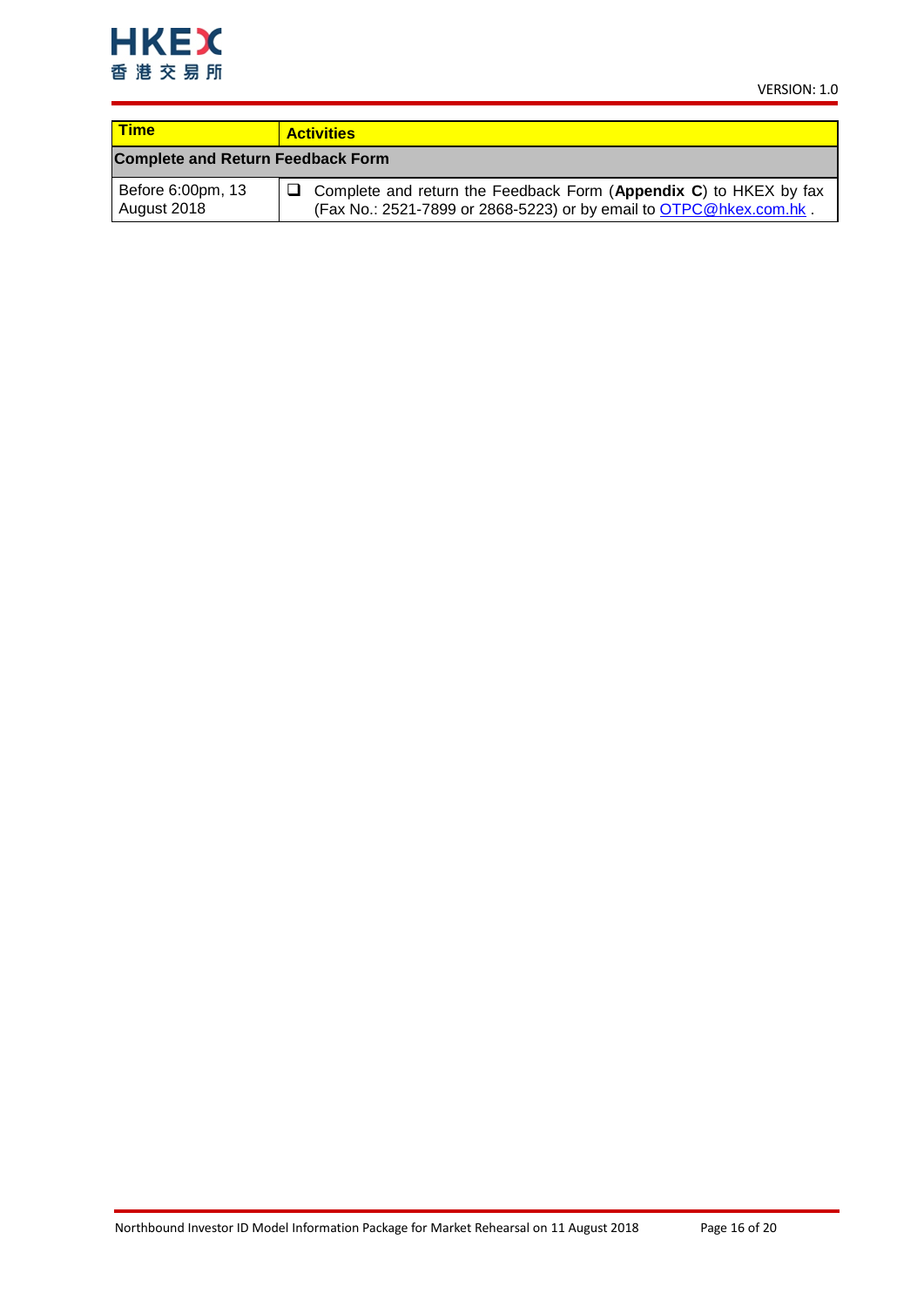<span id="page-16-1"></span>

## <span id="page-16-0"></span>**Appendix C – Feedback Form for Northbound Investor ID Model MR2 on 11 August 2018**

### **Notes :**

- 1. Please complete Sections I to III of this form.
- 2. **Upon completion, please return the form to HKEX by Fax (fax nos.: 2521-7899 or 2868-5223) or by Email to [OTPC@hkex.com.hk](mailto:OTPC@hkex.com.hk) on or before 13 August 2018**
- 3. For enquiry, please contact our Participant General Enquiry Hotline at 2840-3626

### **Section I Participant Information**

|                   |                       | Name of Exchange Participant                           |                                                                                                            | Participant ID       | <b>Registration Category</b> |
|-------------------|-----------------------|--------------------------------------------------------|------------------------------------------------------------------------------------------------------------|----------------------|------------------------------|
|                   |                       |                                                        |                                                                                                            |                      | $\Box$ CCEP / $\Box$ TTEP    |
|                   | <b>Contact Person</b> |                                                        | Phone No.                                                                                                  | <b>Email Address</b> |                              |
|                   |                       |                                                        |                                                                                                            |                      |                              |
| <b>Section II</b> |                       |                                                        | Participant Feedback (please tick the appropriate boxes)                                                   |                      |                              |
|                   |                       | Applicable to both CCEP and TTEP                       |                                                                                                            |                      |                              |
| 1.                | rehearsal?            |                                                        | Did your SFTP connection encounter any unresolved connectivity or log on issues during the market          |                      |                              |
|                   | ◻                     | No                                                     |                                                                                                            |                      |                              |
|                   | ◻                     | Yes, please specify :                                  |                                                                                                            |                      |                              |
|                   |                       |                                                        |                                                                                                            |                      |                              |
| 2.                |                       |                                                        | Did you experience any issue in submitting and receiving BCAN files via SFTP during market rehearsal?      |                      |                              |
|                   | □                     | No.                                                    |                                                                                                            |                      |                              |
|                   | ❏                     |                                                        | Yes, please provide relevant details for analysis by HKEX :                                                |                      |                              |
|                   |                       |                                                        |                                                                                                            |                      |                              |
|                   |                       |                                                        |                                                                                                            |                      |                              |
|                   |                       | <b>Applicable to CCEP only</b>                         |                                                                                                            |                      |                              |
| 3.                | rehearsal?            |                                                        | Did your CCCG trading session(s) encounter any unresolved connectivity or log on issues during the market  |                      |                              |
|                   | ❏                     | No                                                     |                                                                                                            |                      |                              |
|                   | ◻                     | Yes, please specify :                                  |                                                                                                            |                      |                              |
|                   |                       |                                                        |                                                                                                            |                      |                              |
| 4.                |                       |                                                        | Did your trading session(s) experience any issue in relation to tagging northbound trading orders with the |                      |                              |
|                   | ◻                     | corresponding BCANs during the market rehearsal?<br>No |                                                                                                            |                      |                              |
|                   | ❏                     | Yes, please specify :                                  |                                                                                                            |                      |                              |
|                   |                       |                                                        |                                                                                                            |                      |                              |
| 5.                |                       | the market rehearsal?                                  | Did your China Connect Drop-Copy session(s) encounter any unresolved connectivity or logon issues during   |                      |                              |
|                   | ❏                     | Not applicable                                         |                                                                                                            |                      |                              |
|                   | ❏                     | No                                                     |                                                                                                            |                      |                              |
|                   | $\Box$                | Yes, please specify :                                  |                                                                                                            |                      |                              |
|                   |                       |                                                        |                                                                                                            |                      |                              |
| 6.                |                       |                                                        | If you have further comments about the market rehearsal, please specify below:                             |                      |                              |
|                   |                       |                                                        |                                                                                                            |                      |                              |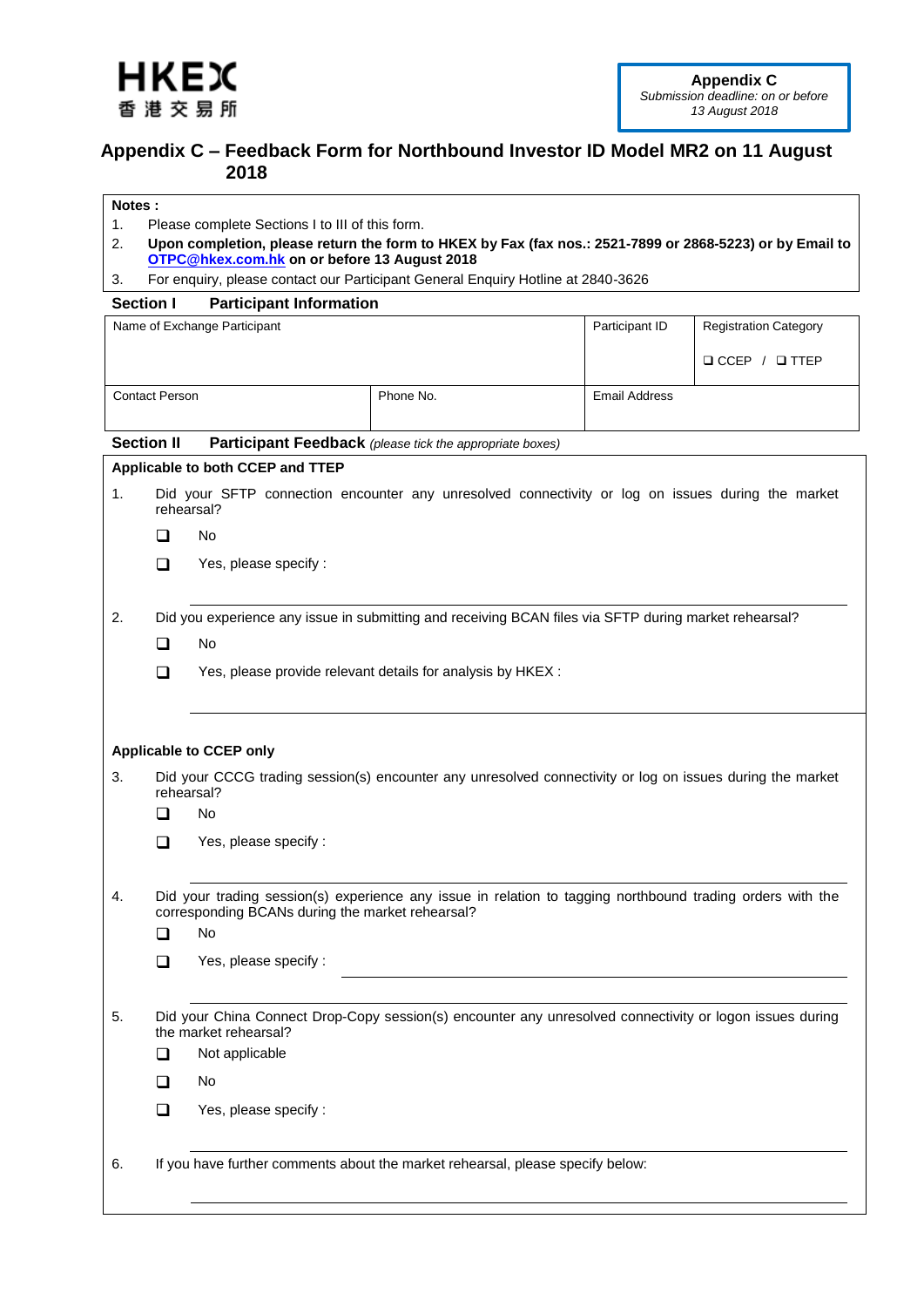### **Section III Participant Confirmation** *(Applicable to both CCEP and TTEP, please tick the appropriate boxes)*

- We have successfully completed the market rehearsal on \_\_\_\_\_\_\_\_\_\_\_\_\_\_\_\_\_\_\_ (date) in accordance with the activity rundown. We hereby confirm that our infrastructure and operation are ready for the implementation of Northbound Investor ID Model.
- $\Box$  We have encountered the problem(s) below during the market rehearsal(s). (Please specify the system(s) involved and rectification work to fix the problem(s) below.)

\_\_\_\_\_\_\_\_\_\_\_\_\_\_\_\_\_\_\_\_\_\_\_\_\_\_\_\_\_\_\_\_\_\_\_\_\_\_\_\_\_\_\_\_\_\_\_\_\_\_\_\_\_\_\_\_\_\_\_\_\_\_\_\_\_\_\_\_\_\_\_\_\_\_\_\_\_\_\_\_\_\_\_\_\_\_\_\_\_

*\_\_\_\_\_\_\_\_\_\_\_\_\_\_\_\_\_\_\_\_\_\_\_\_\_\_\_\_\_\_\_\_\_\_\_\_\_\_\_\_\_\_\_\_\_\_\_\_\_\_\_\_\_\_\_\_\_\_\_\_\_\_\_\_\_\_\_\_\_\_\_\_\_\_\_\_\_\_\_\_\_\_\_\_\_\_\_\_\_*

*By signing below, we consent to the processing of personal data in accordance with the Privacy Policy Statement included in Appendix E of this Information Package.*

| Signature of Responsible Officer |      |  |
|----------------------------------|------|--|
| with Company Chop                | Date |  |
|                                  |      |  |
| Name of Responsible Officer      |      |  |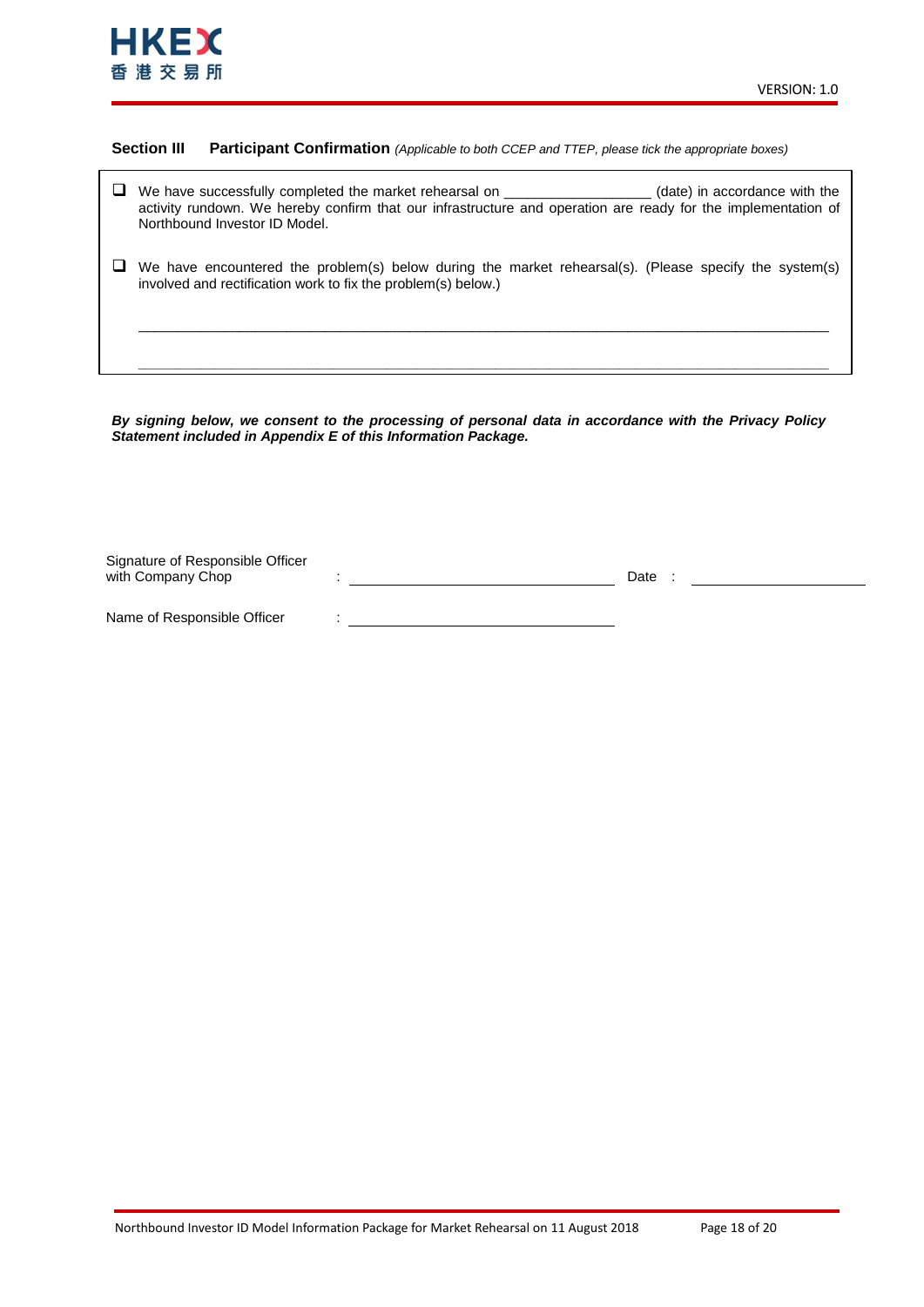

## <span id="page-18-0"></span>**Appendix D – Stock Balances on MR2**

### Pre-set Stock Balances for Northbound Trading

For each CCEP and each Institutional Investor (II) ID allocated to CCEP will have the maximum sellable quantity 5,000 for the following stocks during the MR.

For each Short Selling Security in the MR, the maximum number of shares available for short selling is 5,000.

| <b>SSE Stock</b><br>Code  | <b>Stock Code</b><br>Mapping in CCASS | <b>Stock Name</b>                                 | Eligible for Short<br>Sell | <b>Stock Balance</b><br>for each EP and<br>II assigned |
|---------------------------|---------------------------------------|---------------------------------------------------|----------------------------|--------------------------------------------------------|
| 600019                    | 90019                                 | <b>BAOSHAN IRON &amp; STEEL</b>                   | Yes                        | 5,000                                                  |
| 600028                    | 90028                                 | CHINA PETROLEUM AND CHEMICAL                      | Yes                        | 5,000                                                  |
| 600276                    | 90276                                 | JIANGSU HENGRUI MEDICINE                          | Yes                        | 5,000                                                  |
| 600887                    | 90887                                 | INNER MONGOLIA YILI INDUSTRIAL                    | Yes                        | 5.000                                                  |
| 600900                    | 90900                                 | CHINA YANGTZE POWER                               | Yes                        | 5,000                                                  |
| 601288                    | 91288                                 | AGRICULTURAL BANK OF CHINA                        | Yes                        | 5,000                                                  |
| 601318                    | 91318                                 | PING AN INSURANCE                                 | Yes                        | 5,000                                                  |
| 601398                    | 91398                                 | INDUSTRIAL AND COMMERCIAL BANK OF<br><b>CHINA</b> | Yes                        | 5,000                                                  |
| 603077                    | 93077                                 | SICHUAN HEBANG BIOTECHNOLOGY                      | <b>No</b>                  | 5.000                                                  |
| 603288                    | 93288                                 | FOSHAN HAITIAN FLAVOURING AND FOOD                | <b>No</b>                  | 5,000                                                  |
|                           |                                       |                                                   |                            |                                                        |
| <b>SZSE Stock</b><br>Code | <b>Stock Code</b><br>Mapping in CCASS | <b>Stock Name</b>                                 | Eligible for Short<br>Sell | <b>Stock Balance</b><br>for each EP and<br>II assigned |
| 000001                    | 70001                                 | <b>PING AN BANK</b>                               | Yes                        | 5,000                                                  |
| 000333                    | 70333                                 | <b>MIDEA GROUP</b>                                | Yes                        | 5,000                                                  |
| 000425                    | 70425                                 | <b>XCMG CONSTRUCTION MACHINERY</b>                | Yes                        | 5,000                                                  |
| 000651                    | 70651                                 | GREE ELECTRIC APPLIANCES INC OF<br>ZHUHAI         | Yes                        | 5,000                                                  |
| 000725                    | 70725                                 | <b>BOE TECHNOLOGY GROUP</b>                       | Yes                        | 5,000                                                  |
| 000858                    | 70858                                 | <b>WULIANGYE YIBIN</b>                            | Yes                        | 5,000                                                  |
| 000898                    | 70898                                 | ANGANG STEEL                                      | Yes                        | 5,000                                                  |
| 002027                    | 72027                                 | FOCUS MEDIA INFORMATION TECHNOLOGY                | Yes                        | 5,000                                                  |
| 002670                    | 72670                                 | GUOSHENG FINANCIAL HOLDING                        | No                         | 5,000                                                  |